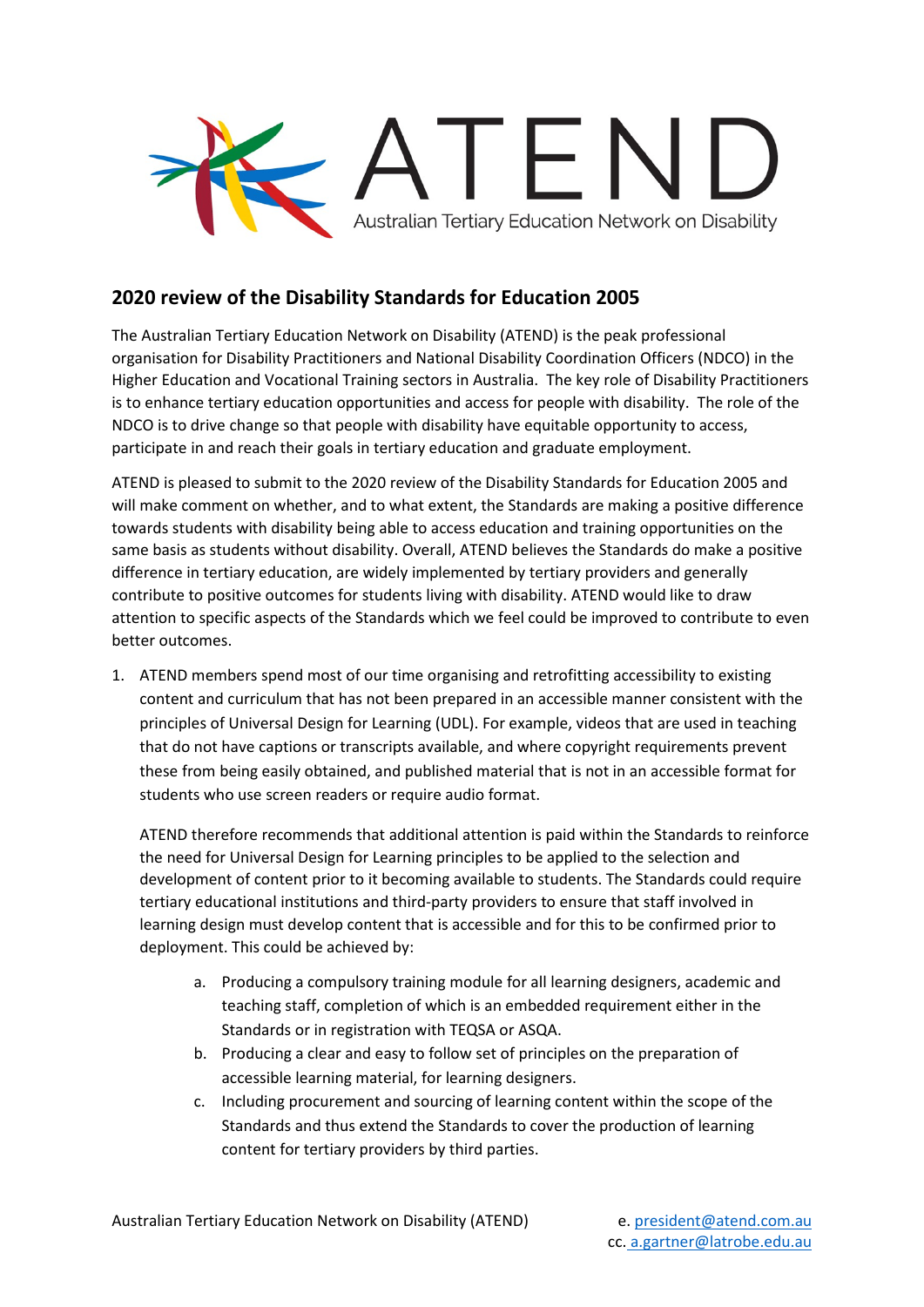2. Anecdotal evidence gathered from ATEND members indicates that the Standards are inconsistently applied in secondary education. ATEND members hear frequent stories from parents and tertiary students in both vocational and higher education about their poor experience in secondary school, particularly where reasonable adjustments are not provided or extremely difficult to obtain. ATEND has noted this is especially the case in final year exams, with Curriculum Assessment Authorities acting as gatekeepers rather than enablers.

ATEND would like to see the seamless integration of the Standards across all education sectors and greater awareness of the Standards. This could be achieved by:

- a. Promoting greater awareness of the Standards to secondary students and parents/caregivers through the development of a plain language statement of the Standards. This statement must be provided to all students with disability and parents/caregivers as part of the rigorous assessment process enacted in primary and secondary schools. This plain language statement should be multi-modal and available in multiple community languages and include information as to Australia's approach to disability to address cross-cultural concerns and encourage collaboration in assessment and response to disability.
- b. Including information about the complaints process in the plain language statement, and making the complaints process easier to access to ensure there are direct consequences for education providers and authorities that fail to implement the standards satisfactorily.
- c. Establishing a public register of complaints made within institutions and to external bodies to generate a culture of accountability and continuous improvement.
- d. Including guidelines on the nature and appropriateness of health practitioner reports to ensure that due credibility be afforded to professional reports outlining reasonable adjustments required to enable participation on an equal basis.
- 3. ATEND would like to see the Standards address transition between education sectors, and enable a greater flow of information, especially between secondary and tertiary providers. ATEND members would like to see vocational providers considered as an essential and welcome participant in the school Student Support Group multidisciplinary team meetings relating to secondary students who are considering an early departure from secondary school, a transition to vocational education, or who are undertaking vocational programs within a secondary school setting. This could be achieved by:
	- a. The Standards specifically addressing transition provisions, including the importance of vocational providers as one of parties involved in the Student Support Group or equivalent convened for pathways planning meetings for secondary students. Presence would generate awareness of reasonable adjustments that may be implemented in vocational education and inform expectations of the school, students and parents/carers, creating a more seamless transition. This is particularly important both where dual enrolment is being considered with a secondary and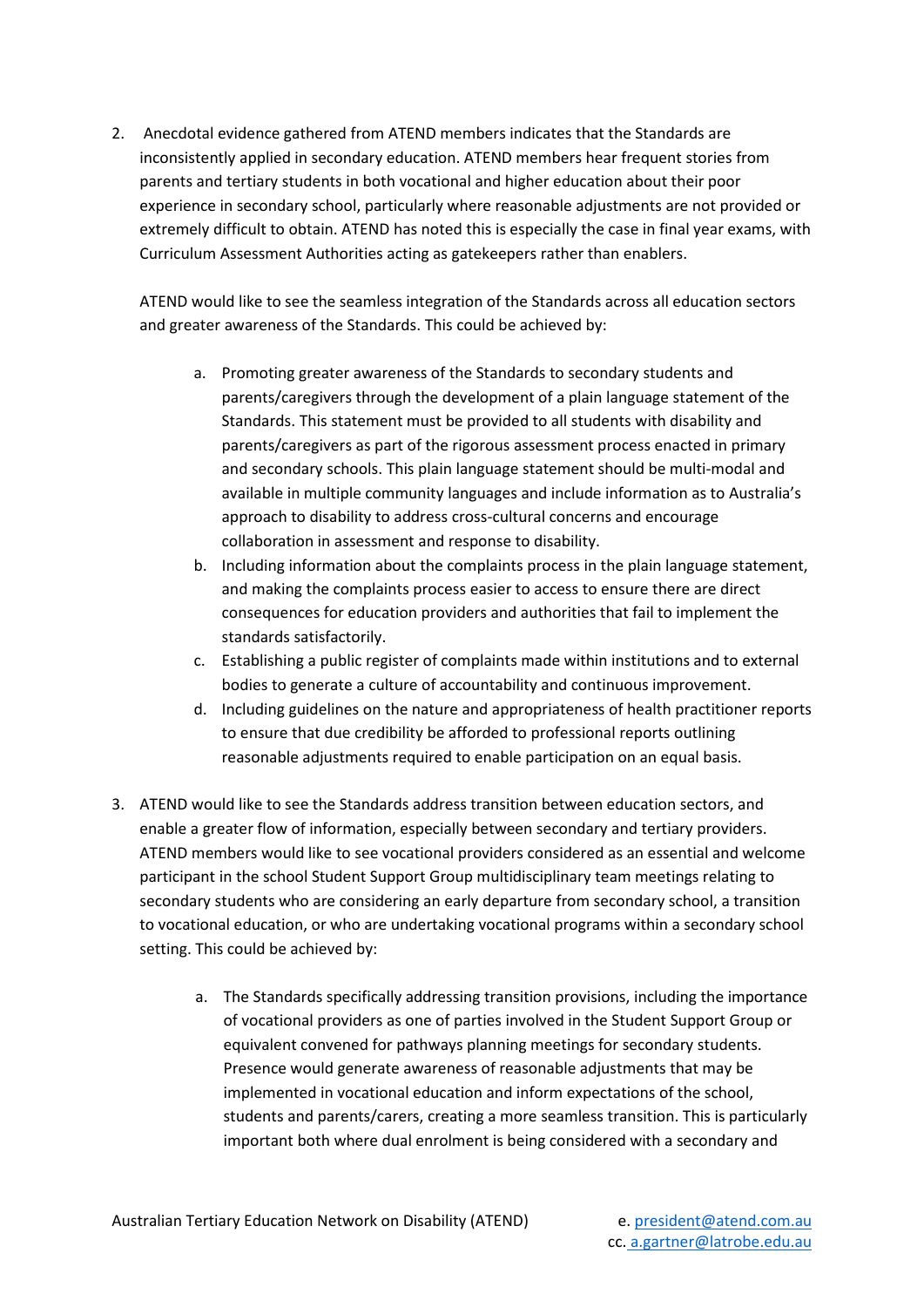vocational provider at the same time, and when a student remains enrolled in a secondary school to undertake a vocational program.

- b. Including information about 'informed consent' in the Standards to enable secondary providers, with the student and parents/caregivers' consent, to share information to vocational providers. This would further enable improvements in transitions for students.
- 4. ATEND notes that higher education providers were recently required to comply with TEQSA Admissions Transparency guidelines, however, notes that this does not go as far as to require statements of 'Inherent Requirements', 'Informed Choice' or equivalent for all courses. ATEND members note that students living with disability are sometimes disadvantaged by higher education providers referencing professional body course Accreditation Standards, unknown to students, as reason to refuse the making of reasonable adjustment. ATEND members recommend that:
	- a. The Standards clarify the relationship between professional body accreditation standards, academic integrity and reasonable adjustment.
	- b. Professional body Accreditation Standards for tertiary programs be required to reference and consider application of and compliance with the Disability Standards for Education within the Accreditation Standards.
	- c. The Standards encourage providers to go beyond TEQSA requirements to develop statements of Inherent Requirement/Informed Choice made freely available to prospective students as part of admissions transparency.
- 5. ATEND notes that attitudes towards disability vary significantly across both cultural and socioeconomic groups, and that these factors play a significant role in the observance, detection, assessment, diagnosis and educational response to disability in its various forms. For these reasons, many students to not have documentation relating to the disability that impacts them. ATEND notes that under the current Standards there is no specific requirement for a student to produce documentary evidence or reports of formal diagnosis to receive adjustments. This would seemingly enable flexibility in decisions to provide service and afford due credit to the professional judgement of disability practitioners. There is one only mention of provision of information in the *Disability Standards for Education 2005*, in relation to the failure of an education provider to make adjustments in a timely way:
	- 3.7 Adjustments to be provided in reasonable time

 (1) The education provider must take reasonable steps to ensure that any adjustment required to be made is made within a reasonable time.

 (2) Whether the time is reasonable depends, in particular, on whether and when the student, or his or her associate, has provided:

 (a) in a timely way, any relevant information in the possession of the student or associate about how the disability affects the student in relation to education or training; and

 (b) the student's or the associate's opinion about the matters mentioned in paragraphs 3.5 (a), (b) and (c).

(Disability Standards for Education 2005)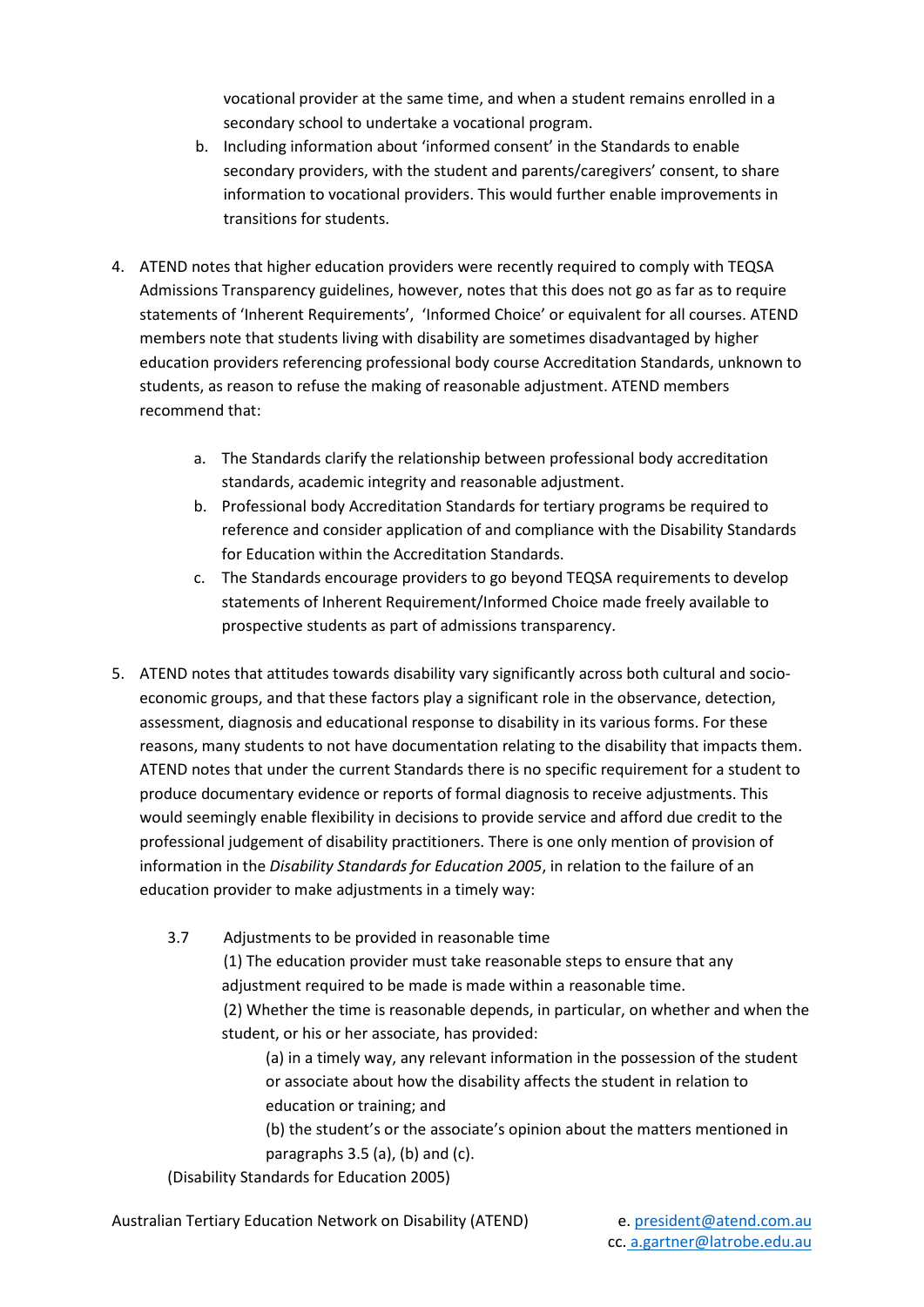However, this flexibility is revoked and overridden by funding legislation and policy that requires the submission of full diagnostic reports prior to receipt of any service. In secondary schools the process of obtaining adjustments is onerous and fully dependent on evidence. Vocational education is governed by State laws that include various eligibility criteria based on evidence. In Higher Education, the provision of service is governed by the *Other Grants Guidelines (Education) Amendment (No. 1) 2019* that states:

1.135.5 For the purposes of 1.130.1(2) above, to provide educational support and equipment to a student, a provider must:

(1) obtain evidence of the student's disability and support needs;

(2) undertake a needs assessment of that student's need for a reasonable adjustment in accordance with the Disability Standards for Education 2005, and the provider's published procedure(s); and

(3) ensure any educational support service or equipment provided or adjusted using DSF funds reasonably meets the student's needs for successfully engaging in a course or program.

(*Other Grants Guidelines (Education) Amendment (No. 1) 2019)* 

In short, the flexibility afforded by the Standards is nullified by funding eligibility requirements. In many circumstances, children from low SES backgrounds, from Aboriginal and Torres Strait Islander backgrounds, and from other culturally and linguistically diverse or refugee backgrounds, may not be formally assessed and diagnosed as needing intervention and support, or be unable to engage in the often complex and costly process of assessment and diagnosis due to fear, shame and embarrassment or significant financial constraints. ATEND further notes that people living in rural and remote areas may be disadvantaged in terms of access to professionals. Such students simply miss out on service and support to participate in education on the same basis as other students. To address these issues ATEND would like the Standards:

- a. To be accompanied by the plain language statement referenced above, available in multi-modal format, and prepared for students and parents/caregivers to encourage assessment and declaration of disability where this is feasible.
- b. To state and reinforce that compliance with the Standards is a whole of institution responsibility, and thus encourage collaboration between various departments within tertiary providers including Indigenous teams, welfare/counselling teams, learning support teams, library, information technology and facilities.
- c. To confirm in the Standards and Guidance Notes that full diagnosis and health professional reports are not a prerequisite for provision of service, and that under appropriate circumstances, disability practitioners may use their discretion to make a recommendation based on their professional judgement as to the reasonable adjustments to be implemented without diagnostic evidence.
- d. To establish their primacy over funding requirements and to remove or nullify the inherent legislative and policy contradictions that exist.